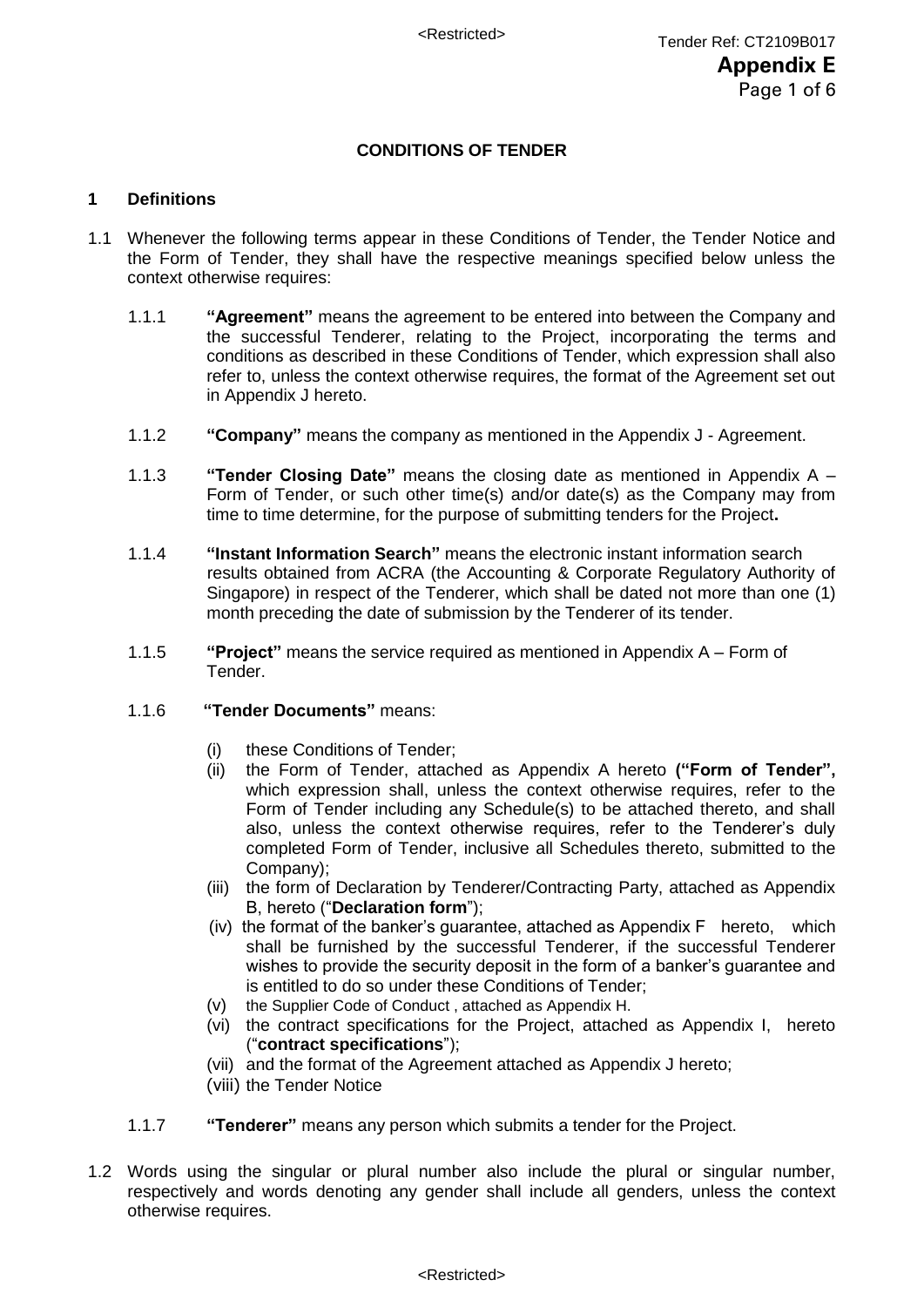- 1.3 References to any person include, as appropriate, any individual, firm, corporation, trust, estate, unincorporated association, governmental, statutory, judicial, administrative or regulatory authority or body, wheresoever resident, incorporated or established.
- 1.4 The headings in these Conditions of Tender are inserted for convenience only and shall be ignored in construing the terms contained herein.

# **2 General**

- 2.1 The information contained in these Conditions of Tender is to instruct and guide the Tenderer in the submission of its tender for the Project. The Tenderer shall comply with all the terms and conditions set out in these Conditions of Tender in the submission of any tender for the Project. Failure to comply with or breach of any of the terms and conditions set out in these Conditions of Tender may, at the Company's sole discretion, result in the tender submitted by the Tenderer being disqualified and rejected by the Company, or the Tenderer being disqualified from participating in future tender exercises conducted by the Company or any of the other SATS group companies.
- 2.2 In consideration of the Company making available the Tender Documents to the Tenderer and agreeing to consider the Tenderer's tender if duly submitted in accordance with these Conditions of Tender, the Tenderer agrees that these Conditions of Tender shall be binding on the Tenderer.
- 2.3 For the avoidance of doubt, nothing in the Tender Documents shall comprise an offer from the Company to a Tenderer.

#### **3 Tender Documents**

- 3.1 It is the sole responsibility of the Tenderer to examine and understand the Tender Documents and to verify their completeness. In the event that there are any page(s) or document(s) obviously missing from or erroneously inserted in the documents supplied to the Tenderer, the Tenderer shall apply in good time to the Company to have any such discrepancy rectified, and in any event, well before the Tender Closing Date.
- 3.2 Should there be any doubt whatsoever on the part of the Tenderer as to the precise meaning or interpretation of any part of the Tender Documents, or as to anything to be done or not done by the Tenderer, or as to any other matter or thing, the Tenderer shall notify the Company in writing in good time before the Tender Closing Date.
- 3.3 Any explanations, modifications or extensions which the Company may wish to make to the Tender Documents shall be by way of a document entitled "Tender Addendum" which will be made available by the Company on the SATS Website: [http://www.sats.com.sg,](http://www.sats.com.sg/) and will form part of the Tender Documents. All tenders subsequently received will be deemed to have been based on the Tender Documents including all Tender Addenda (if any) issued by the Company.
- 3.4 All notices and other communications that the Company may wish to make to Tenderers generally in connection with the tender shall also be made available by the Company on the SATS Website: [http://www.sats.com.sg](http://www.sats.com.sg/).
- 3.5 It shall be the responsibility of the Tenderer to check the SATS Website: http://www.sats.com.sg, from time to time and just before the submission of its tender, to ensure that it has accessed and read and understood all relevant Tender Addenda, notices and other communications.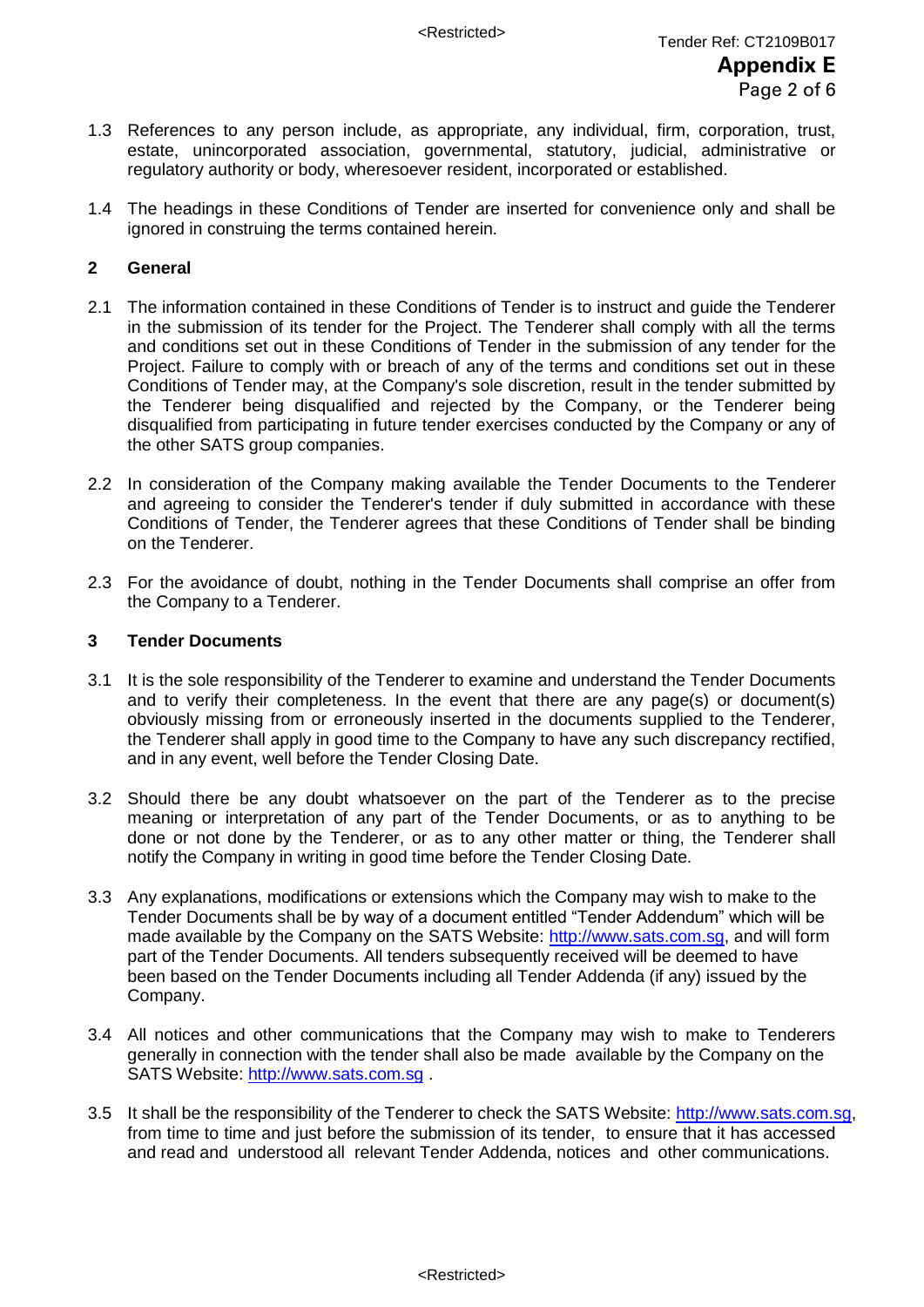# **4 Gifts, Inducements and Rewards**

4.1 Without prejudice to the terms in the Supplier Code Of Conduct, the Tenderer shall not, and shall ensure that the Tenderer's officers, servants and agents do not, directly or indirectly offer or give or agree to give to any person any gift or consideration of any kind as an inducement or reward for doing or forbearing to do or for having done or forborne to do, any action in relation to the award of the tender, or for showing or forbearing to show favour to any person in relation to the award of the tender, whether or not such action shall comprise an offence under Chapter IX of the Penal Code (Chapter 224) or the Prevention of Corruption Act (Chapter 241).

# **5 Responsibility of the Tenderer**

- 5.1 It is the sole responsibility of the Tenderer to:
	- 5.1.1 familiarise itself with the premises at which the Project will be conducted (where applicable) and any relevant fixtures, fittings and equipment thereat to be utilised or that may otherwise be relevant in connection with the Project;
	- 5.1.2 make all relevant investigations in relation to the performance of its obligations pursuant to the Agreement; and
	- 5.1.3 obtain and verify any and all information required by it for the purpose of completing the Form of Tender, prior to submitting its tender for the Project.
- 5.2 The Company makes no representation or warranty as to the accuracy or completeness of any information (including without limitation any information set out in the Tender Documents) given or made available to the Tenderer by it or on its behalf and shall have no liability whatsoever in respect of such information.
- 5.3 Each tender shall be made on the basis that in making the tender, the Tenderer does not rely on any representation or warranty (whether verbal or in writing, conveyed by email or fax or other form of correspondence) made by or on behalf of the Company or any of the Company's officers, servants or agents, whether at a briefing to tenderers conducted by the Company or over the telephone pursuant to the Tenderer's enquiry, or otherwise, but has relied entirely on the Tenderer's own enquiries, inspections, investigations and due diligence, and the Company may accept any tender submitted by the Tenderer without entertaining any request by the Tenderer to alter its tender or for extra payment, whether on grounds of misinformation, insufficient or inaccurate information or otherwise*.*

# **6 Completion of Tender**

- 6.1 The Tenderer shall complete the Form of Tender (including the document(s) to be attached as Schedule(s) to the Form of Tender) by inserting all relevant information and details in the spaces provided for the purpose and shall sign and date the Form of Tender and such Schedule(s).
- 6.2 All entries in the Form of Tender must be properly and legibly filled and completed and in indelible ink.
- 6.3 All prices and amounts in the Schedule to the Form of Tender shall be tendered in Singapore Dollars and shall be exclusive of any goods and services tax that may be payable under the Goods and Services Tax Act (Chapter 117A). Where applicable, the Company shall bear any goods and services tax levied on the sums payable to the successful Tenderer pursuant to the Agreement.
- 6.4 Any alteration to any matter in the Form of Tender shall be made by crossing out the incorrect information and by writing in the revised information above the same. Each alteration shall be countersigned by the Tenderer or its authorised signatory who signs the tender on behalf of the Tenderer.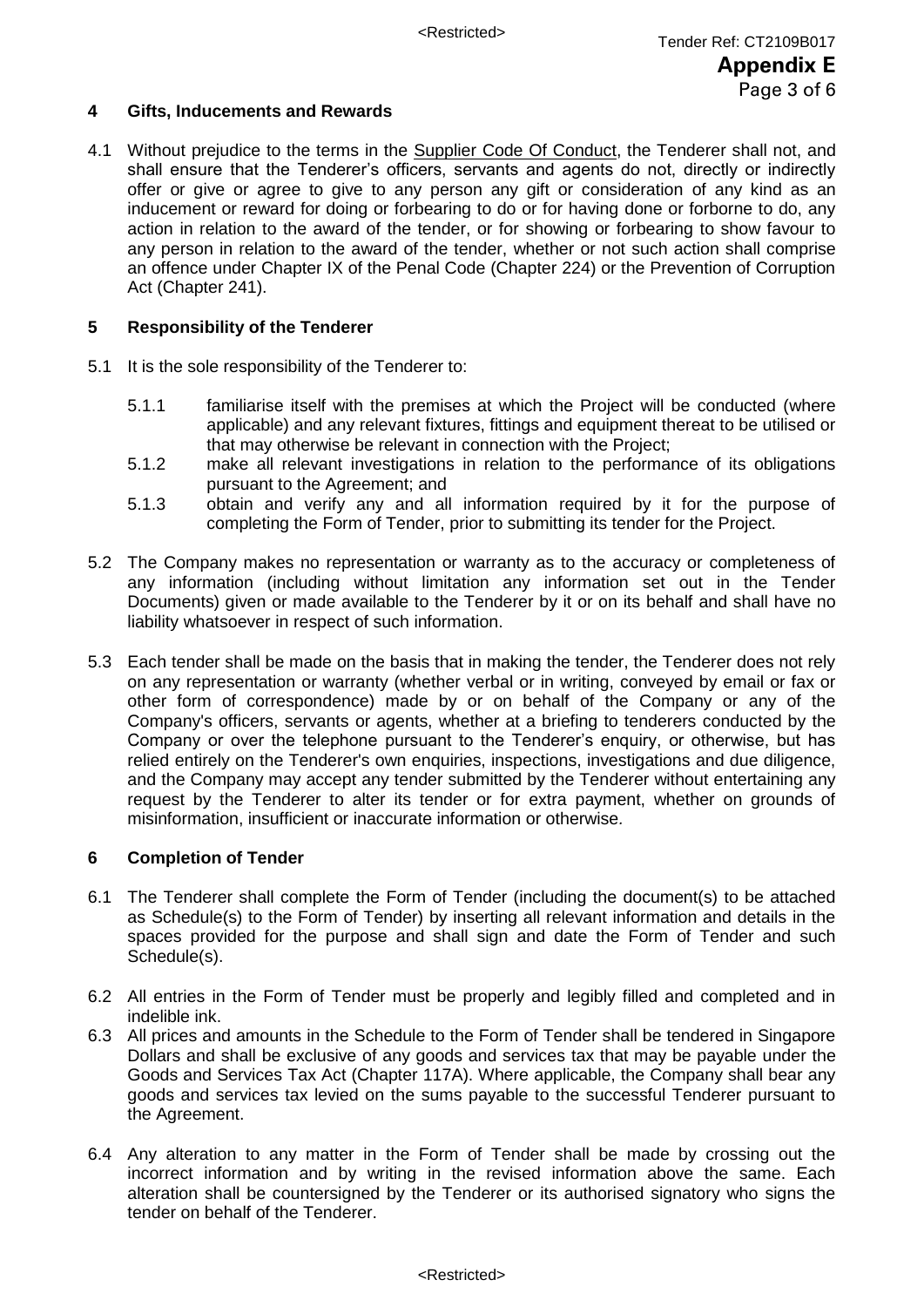# **7 Goods and Services Tax**

7.1 The Tenderer shall state in the Form of Tender whether the Tenderer is registered under the Goods and Services Tax Act (Chapter 117A). If the Tenderer is so registered, the Tenderer shall state its registration number for goods and services tax purposes.

# **8 Submission of Tenders**

- 8.1 The following documents are to be submitted:
	- (a) Form of Tender Appendix A (inclusive of any Schedules), duly completed and signed by the Tenderer.
	- (b) Declaration Form Appendix B duly completed and signed by the Tenderer
	- (c) Confirmation Form Appendix C duly completed and signed by the Tenderer.
	- (d) Schedule of Rates Appendix  $D$  one copy in pdf duly completed and signed by the Tenderer and one copy in Excel format.
	- (e) Instant Information Search (ACRA);
	- (f) BizSafe Level 3 certification or its equivalent
	- (g) Business continuity plan. Vendor should submit the BCM certification (ISO 22301) or its equivalent if they are certified.
	- (h) a comprehensive business/company profile of the Tenderer and a record of its current and past two (2) years' contracts with various companies in Singapore; and
- 8.2 In submitting its tender, the Tenderer shall not make or propose any variations, modifications or amendments to any of the terms and conditions contained in the Tender Documents, and any such variation, modification or amendment may be result in the tender being disqualified by the Company, unless otherwise determined by the Company.

# **9 Validity and Acceptance of Tender**

- 9.1 Any tender submitted by the Tenderer shall constitute an irrevocable offer to the Company by the Tenderer to provide the goods and/or services to the Company as comprised in the Project and more particularly described in the contract specifications, on the terms and conditions set out in the Tender Documents including without limitation the Agreement and the contract specifications, at the pricing and terms as set out in the Tenderer's Form of Tender (including any Schedule(s) thereto) and the Supplier Code of Conduct. Such offer shall be irrevocable and remain open, valid and binding on the Tenderer for the period from the date of its submission to the Company until the expiry of 9 months after the Tender Closing Date. Any purported revocation or withdrawal of the Tenderer's tender shall be invalid.
- 9.2 (Notwithstanding any such purported revocation or withdrawal, if any,) the Company may accept the Tenderer's tender at any time during such 9 month period and any such unqualified acceptance by the Company shall form a binding contract between the Company and the successful Tenderer on the terms and conditions of the Agreement and the contract specifications (notwithstanding that the formal Agreement or contract may not have been signed).
- 9.3 However, without prejudice to Paragraph 9.2 hereof, if the Company accepts the Tenderer's tender, the Tenderer shall be bound to execute the Agreement with the Company, in the format and on the terms and conditions set out in Appendix J hereto incorporating the contract specifications, both subject to such variations, modifications or amendments as the Company may reasonably require, and incorporating the details in the Form of Tender submitted by the Tenderer and any other terms and conditions agreed between the Company and the successful Tenderer. The Tenderer shall return the duly executed Agreement to the Company within the period specified by the Company, which shall be in any event before the commencement of the term of the Agreement.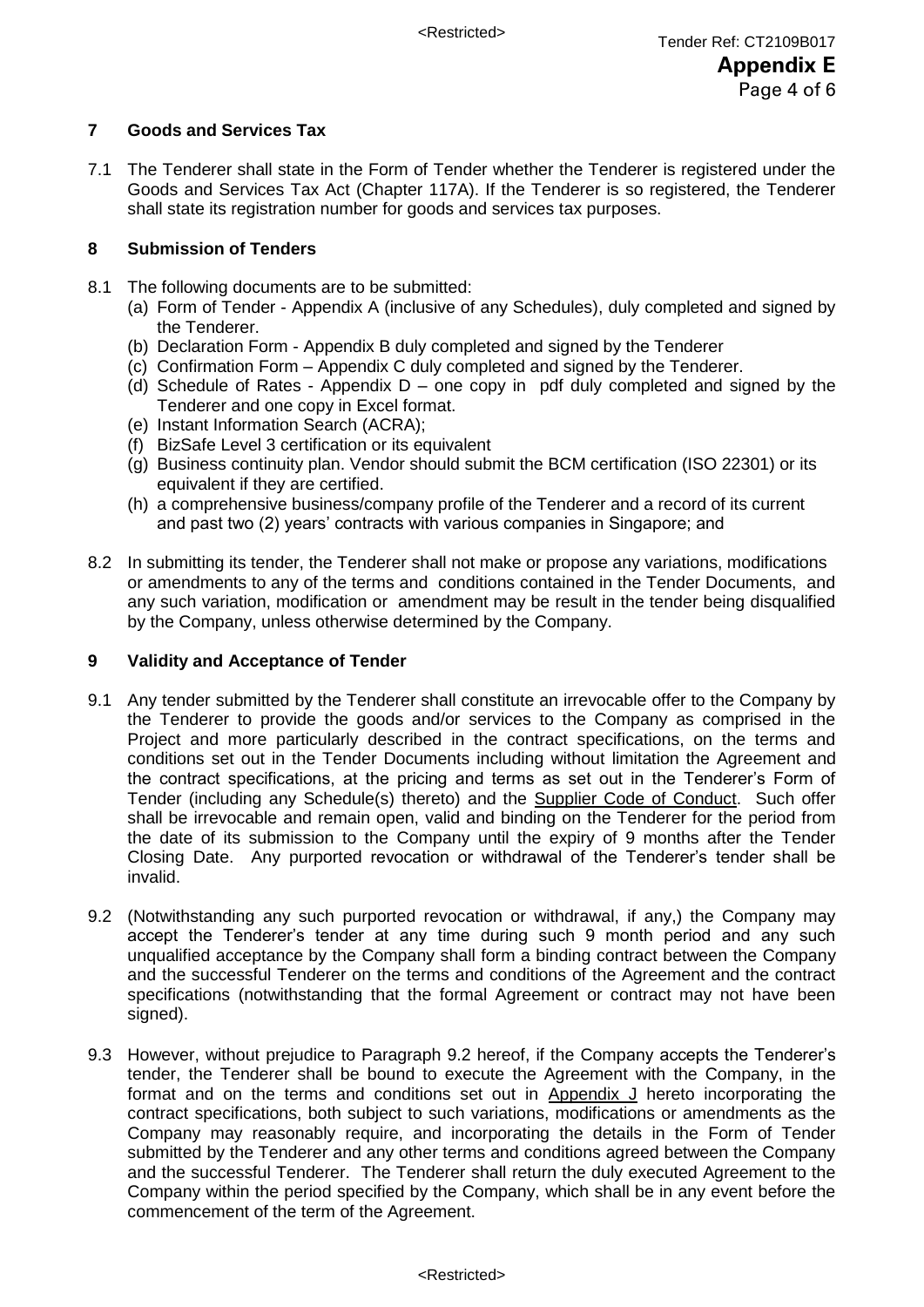# **10 Conditions regarding Acceptance of Tender**

- 10.1 The Company need not consider any tender unless it has been made in accordance with these Conditions of Tender but the Company may at its absolute discretion consider and/or accept any tender.
- 10.2 The Company shall not be bound to accept the lowest or any tender and reserves the right to reject any or all tenders without assigning any reason therefore.
- 10.3 The Company reserves the right to accept any tender in whole or in part.
- 10.4 Any tender may be accepted by the Company's award letter posted to the Tenderer's address stated in the Form of Tender submitted by the Tenderer. The date of such posting shall be deemed the date of acceptance of the tender notwithstanding that the Company's award letter may be lost or returned through the post.

#### **11 Security Deposit and (where applicable) Insurance Policies**

11.1 The successful Tenderer shall be required to furnish a security deposit equivalent to 5% of the annual value of the Agreement as calculated and determined by the Company. The security deposit and (where applicable) all insurance policies required to be furnished by the Contractor as stipulated in the Agreement shall be furnished within the time specified in the Company's award letter which shall in any event be before the commencement of the term of the Agreement. The security deposit shall be furnished in cash or cheque, or, at the Tenderer's option, only in the case where the security deposit amount is equal to or exceeds SGD2,000, by way of banker's guarantee issued by a bank in Singapore acceptable to the Company , on the terms as set out in the specimen banker's guarantee attached as Appendix F.

# **12 Miscellaneous**

- 12.1 The Company shall not be liable howsoever for any costs or expenses whatsoever incurred directly or indirectly by any Tenderer in preparing or submitting its tender.
- 12.2 The information contained in the Tender Documents and any other documents supplied to the Tenderer is confidential and proprietary in nature and may not be used otherwise than for the purpose of submitting a tender to the Company, nor disclosed to any person, unless expressly authorised otherwise by the Company. The Tenderer shall not disclose its participation in the tender for the Project or any information in relation thereto or any drawings, specifications, data or documents whatsoever in connection therewith.
- 12.3 After the Tender Closing Date, the Tenderer shall not communicate directly or indirectly with the Company or any of the other SATS group companies or any of their officers, servants or agents with regard to the progress of the tender.
- 12.4 The Tenderer shall inform the Company of any changes to the particulars of the Tenderer's business/company, from that shown in the Instant Information Search submitted to the Company, including without limitation changes to its business or company name or changes to the particulars of its owners, managers, directors or shareholders, which may take place at any time after the date of submission of the tender, and (where applicable) during the term of the Agreement.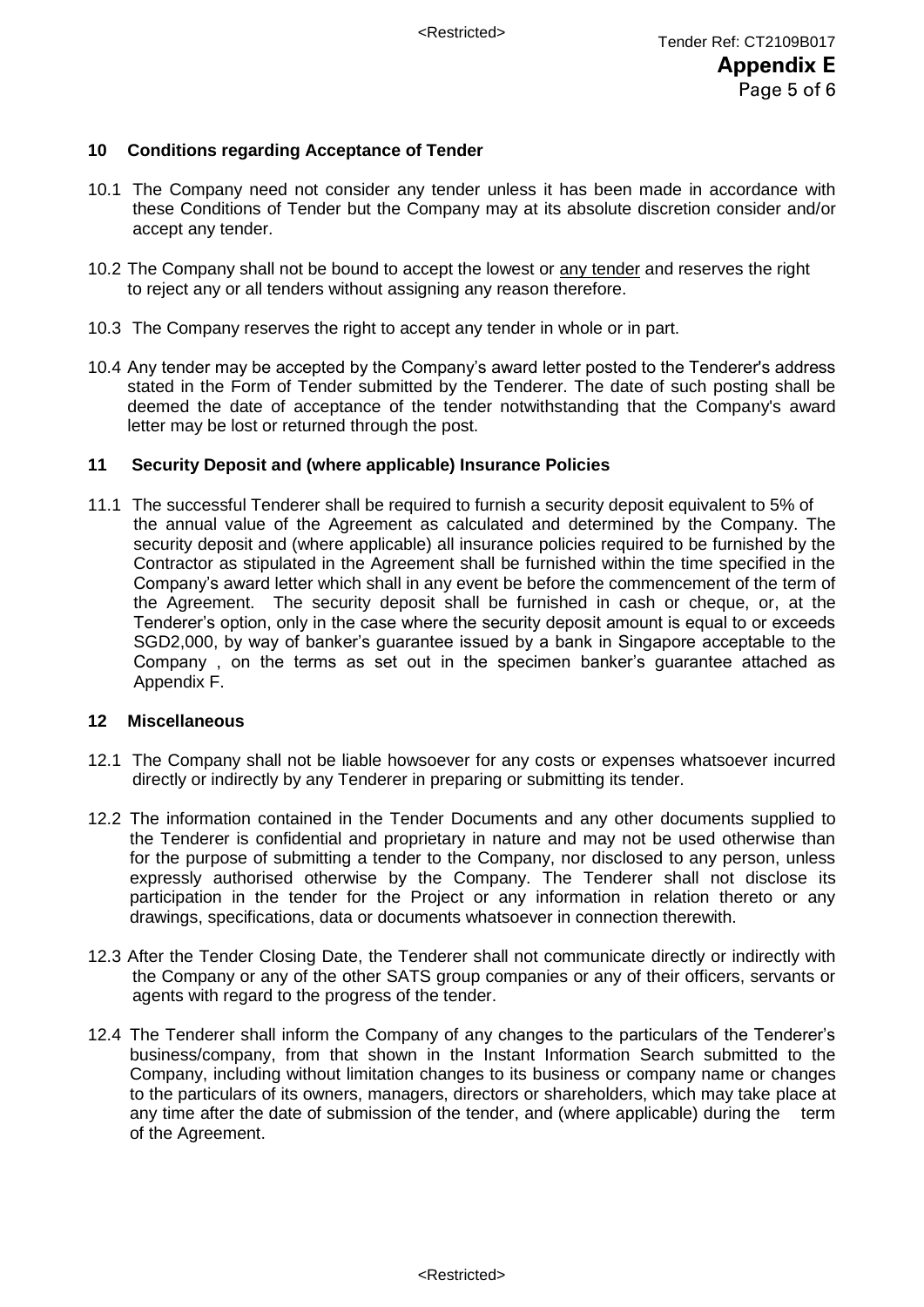- 12.5 The Tender Documents and all tenders shall be subject to and governed by the laws of Singapore and the Tenderer submits to the non-exclusive jurisdiction of the courts of Singapore.
- 12.6 As applicable, the vendor shall possess all requisite permits, regulatory approvals and certifications including a minimum BizSafe Level 3 certification or its equivalent.

# 13 **Additional Conditions**

13.1 The Tenderer must meet the following qualification criteria and must provide recent and relevant documentary evidence satisfactory to the Company in support of the Tenderer's claim that it does so. The information submitted by the successful Tenderer in relation to the qualification criteria may be incorporated as its obligations in the Agreement.

# 13.1.1 **Company Profile**

- (a) financial the Tenderer must have a paid up capital of at least \$100,000
- (b) prior experience and track record the Tenderer must have a good track record of at least 2 years in a similar or equivalent industry, which is current or not more than 5 years ago. Track record will also include relevant prior contracts with SATS Group companies and extensions thereof.
- (c) workforce size the Tenderer must provide its current workforce size of those engaged in a similar or equivalent type of industry.

# 13.1.2 **Incentive/Penalty Scheme for Employees**

The Tenderer must provide details of incentive/penalty schemes implemented in relation to its employees employed to provide the services to the Company.

#### 13.1.3 **Supervision**

The Tenderer must provide details of the organizational structure, supervision and deployment system of its service crew.

# 13.1.4 **Safety**

The Tenderer must provide Risk Assessment for any activities that will be carried out which is relevant to this tender.

# 13.1.5 **Selection and Training**

The Tenderer must provide its detailed plans for:

- (a) where and how the required number of service crew is to be provided
- (b) arrangements that will be made to ensure a ready pool of trained service crew, prior to the commencement and for the duration of the agreement.

#### 13.1.6 **Business Continuity Plan**

The Tenderer must provide a business continuity plan to address disruption to its business which includes identifying potential threats, impacts, and mitigating actions.

13.2 The Tenderer is also required to submit, together with the tender, a written confirmation and undertaking in the form attached to these Additional Conditions ("**Confirmation form"**).The Confirmation form shall form part of the Tender Documents.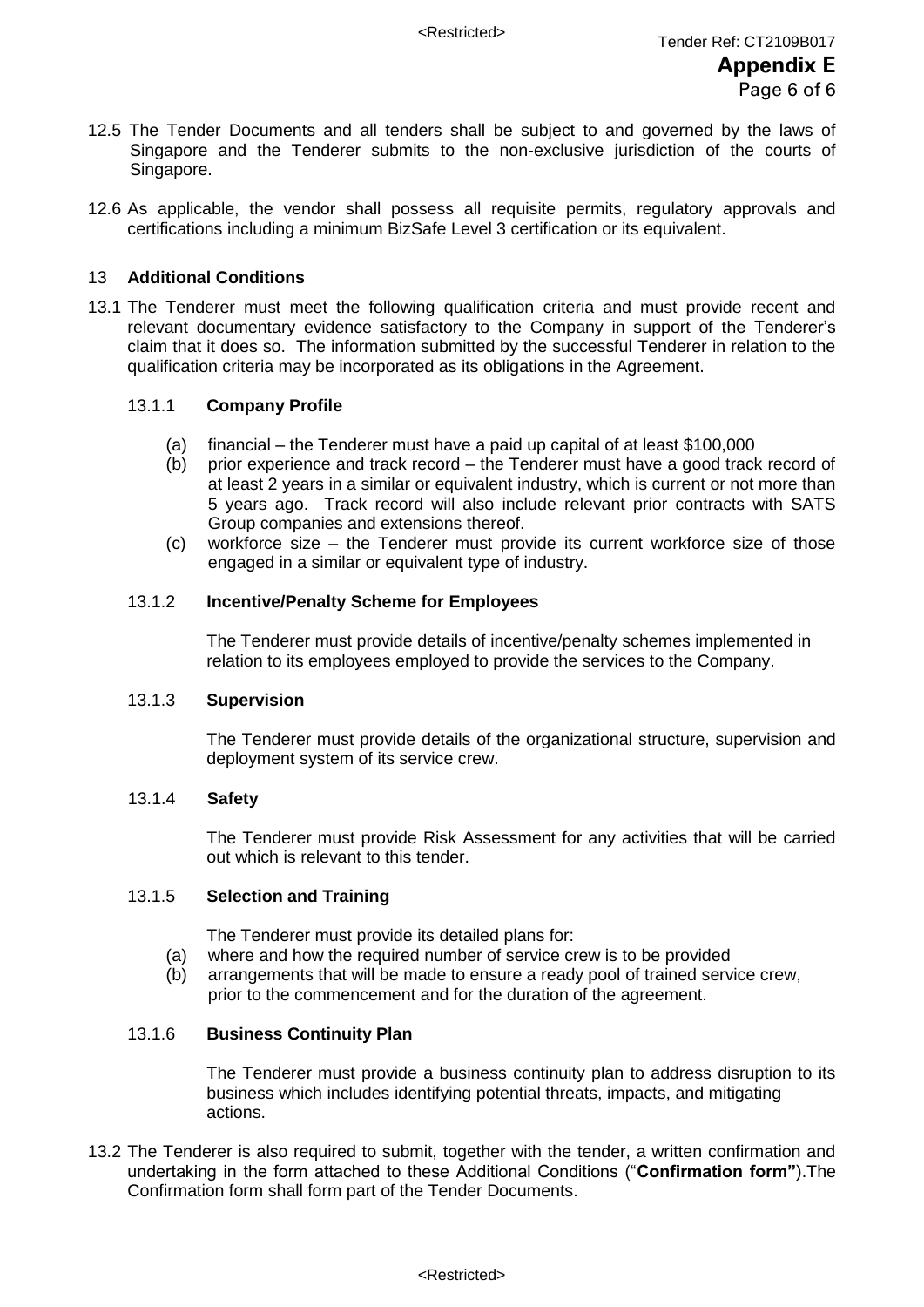[letterhead of Bank]

[insert date]

SATS Airport Services Pte Ltd SATS Inflight Catering Centre 1 20 Airport Boulevard Singapore 819659

Dear Sirs

#### OUR BANK GUARANTEE NO.[INSERT NUMBER] FOR SINGAPORE DOLLARS [INSERT AMOUNT IN WORDS] ONLY (S\$[INSERT AMOUNT IN NUMBERS])

In consideration of yourselves, SATS Airport Services Pte Ltd ("SAS") of SATS Inflight Catering Centre 1, 20 Airport Boulevard Singapore 819659, SAS having agreed to enter into an agreement for the Tender Ref: CT2109B017 -PROVISION OF CLEANING, HOUSEKEEPING AND PEST CONTROL SERVICES AT SATS PREMISES LOCATED AT PASSENGER TERMINAL BUILDING 1,2, 3 AND 4. (the "Agreement") with [insert name of Contractor] of [insert address of Contractor] (the "Contractor") under which SAS agreed to allow the Contractor to furnish the security deposit payable under the Agreement by way of a banker's guarantee, we, [insert name of Bank] of [insert address of Bank] (the "Bank") hereby unconditionally and irrevocably guarantee and undertake to make payment to you of up to the maximum aggregate sum of Singapore Dollars [insert amount of the security deposit in words] Only (S\$[insert amount of the security deposit in numbers]) (the "Guaranteed Sum").

The Guaranteed Sum, or such part or parts thereof as may be specified by you in your written demand to the Bank made from time to time, shall be payable by the Bank in full immediately upon first written demand by you, without any set-off, counterclaim or deduction whatsoever.

The Bank shall not impose any condition or qualification for/in making any payment to SAS pursuant to such demand, nor shall the Bank make any reference to the Contractor prior to making such payment. The Bank shall make such payment demanded notwithstanding any notice or demand from the Contractor not to do so.

The Bank shall not at any time be concerned as to whether there is any breach by SAS or the Contractor or any dispute between SAS and the Contractor in respect of any terms and conditions of the Agreement. This Guarantee and the Bank's liability under this Guarantee shall not be determined, discharged or released or in any way affected, prejudiced or impaired, by:-

- (a) any indulgence, forbearance or concession given by SAS to the Contractor (whether as to payment, time, performance or otherwise);
- (b) any arrangement made with the Contractor or any other person;
- (c) any variation of the terms and conditions of the Agreement;
- (d) any lack of capacity or authority on the Contractor's part in executing the Agreement; or
- (e) any insolvency, winding up, liquidation, bankruptcy or dissolution of the Contractor,

whether known to or agreed by the Bank or otherwise.

The Bank's obligations under this Guarantee are that of a primary obligor and not merely as surety, and the Bank hereby waives all rights which it might otherwise as surety be entitled to claim and enforce.

This Guarantee shall be irrevocable and shall remain in full force and effect at all times throughout the period from the date of this Guarantee up to and including [insert date falling 2 months after the date of expiry of the term of the Agreement] (both dates inclusive) (the "claim period"). Demand may be made under the Guarantee by SAS at any time and from time to time during the claim period. Upon expiry of the claim period, all liability of the Bank shall cease under this Guarantee, notwithstanding that this Guarantee is not returned to the Bank for cancellation.

This Guarantee shall be governed by and construed in all respects in accordance with the laws of the Republic of Singapore and the Bank hereby submits to the non-exclusive jurisdiction of the Singapore courts.

\_\_\_\_\_\_\_\_\_\_\_\_\_\_\_\_\_\_\_\_\_ [insert name of signatory]

#### \_\_\_\_\_\_\_\_\_\_\_\_\_\_\_\_\_\_\_\_\_ [insert title of signatory]

for and on behalf of

 $\overline{\phantom{a}}$  , where the contract of the contract of the contract of the contract of the contract of the contract of the contract of the contract of the contract of the contract of the contract of the contract of the contr [insert name of Bank]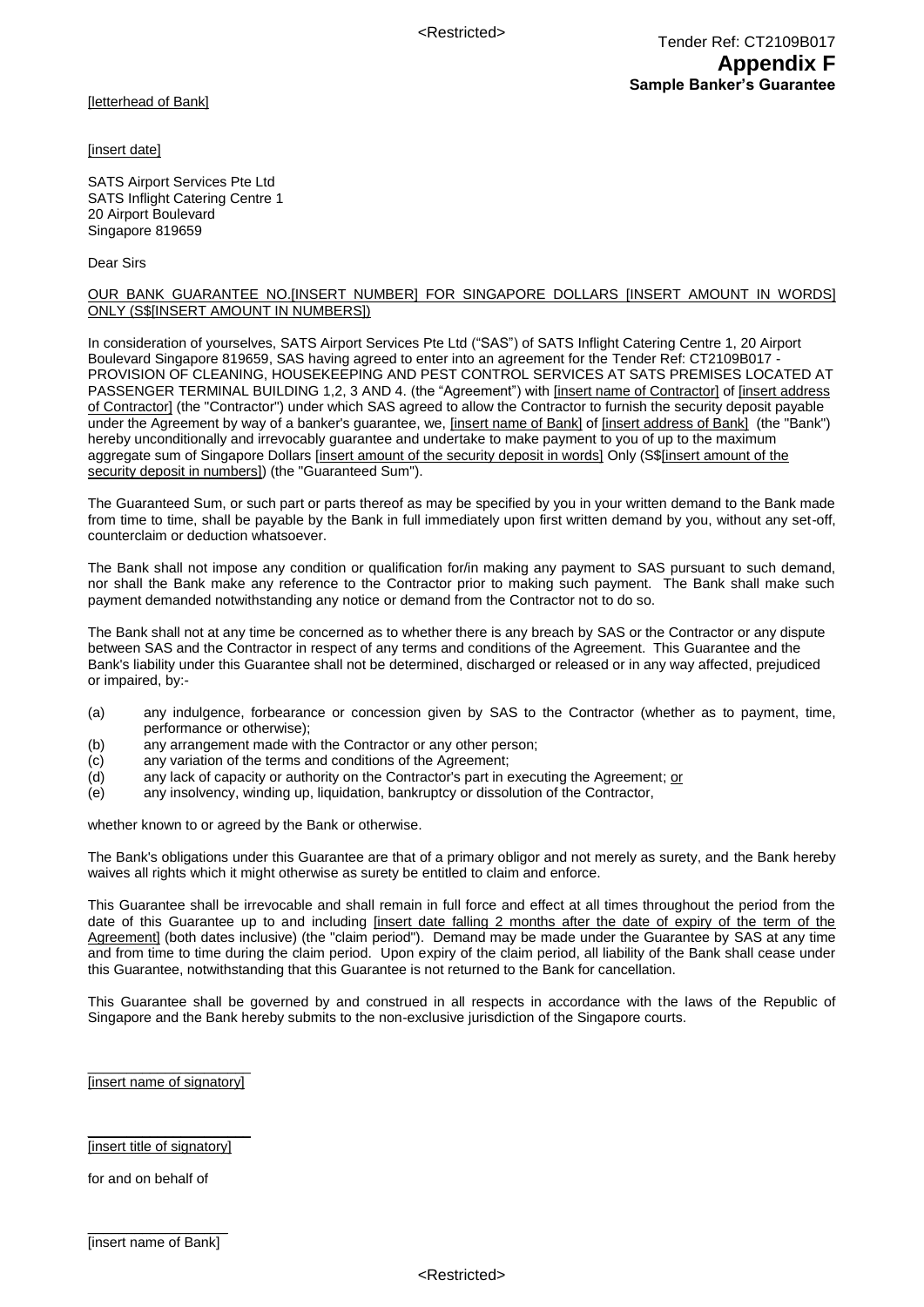# **SUBJECT: IMPLEMENTATION OF OHSATSCAT 18001 AT SATS**

We, at SATS, are pleased to announce that we have established an Occupational Health and Safety Management System (OHSMS) and had certified our system to OHSATSCAT 18001. You are one of our valued client/customer/vendor/service providers. In line with our commitment to our OHS Policy and in order to implement an effective OHSMS, we will like to request you to ensure good Health and Safety performance with our organization. If you are already implementing an OHSMS in your organization, we request that you let us have your OHS Policy for our reference and record.

Our Occupational Health and Safety Policy is attached below for your reference. Thank you & Best regards,

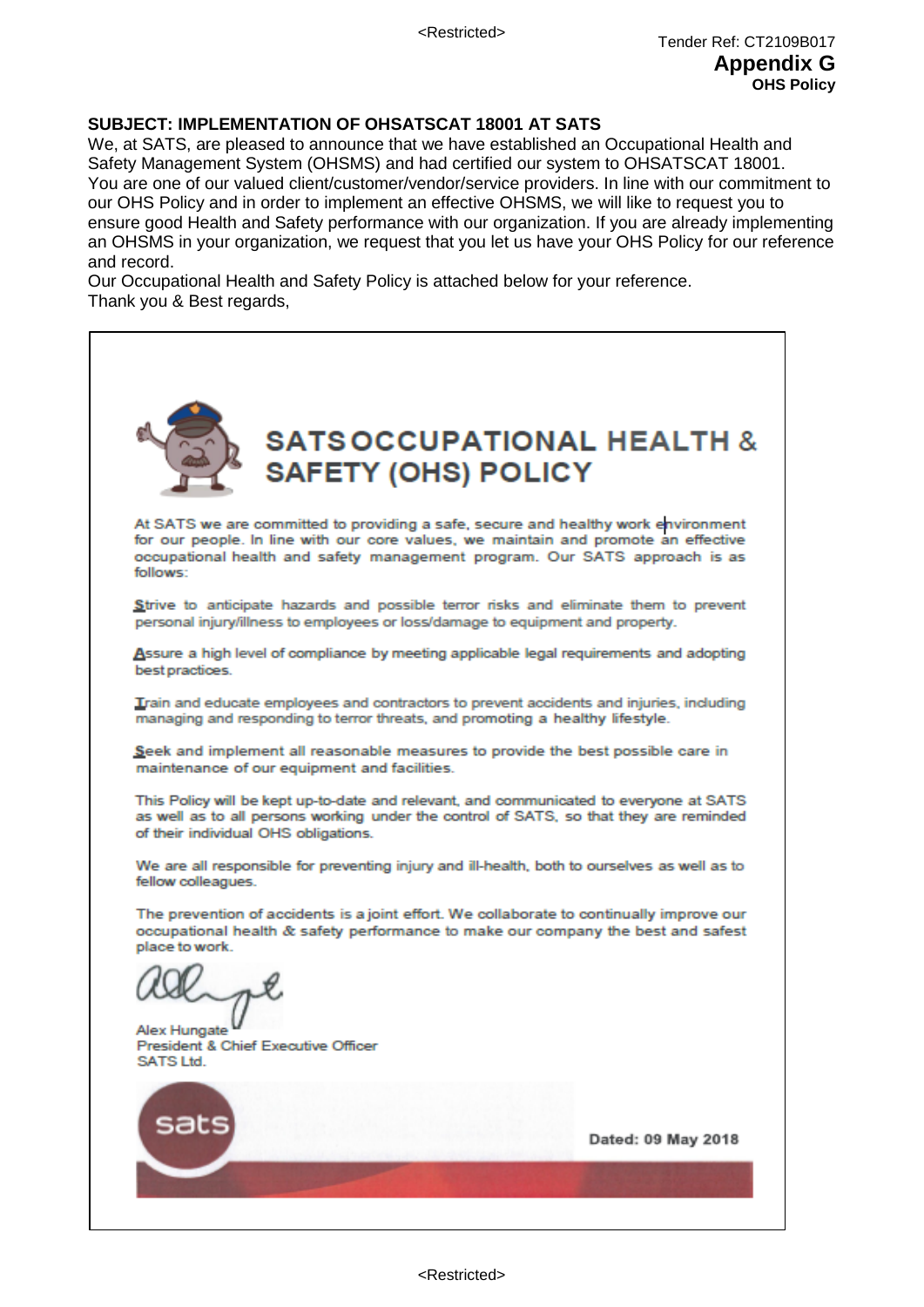# **SUPPLIER CODE OF CONDUCT**

The SATS Group expects all its Suppliers to adhere to the highest ethical standards when conducting business with the SATS Group. In this regard, the SATS Group will include SATS Ltd. and its Singapore based wholly-owned subsidiaries and a "Supplier" means any individual or entity including all persons employed (whether full time or part time or in any other way) ("**Employees**") by that supplier as well as their sub-contractors and/or agents and/or service providers appointed by that supplier which supplies/provides goods and services to any member of the SATS Group. For the avoidance of doubt, "Supplier" includes but is not limited to any contractor as may be engaged from time to time by any member of the SATS Group to supply equipment, labour and/or works, as well as any supplier as may be engaged from time to time by any member of the SATS Group to supply food, amenities and/or other services.

This Code of Conduct ("**Code**") sets out the standards expected of the Supplier. A failure by any Supplier to comply with the Code can result in action taken by the relevant entity in the SATS Group which includes the termination of the contract with the Supplier, disclosure of any legal violation to the appropriate government/regulatory authority and/or the pursuit of any remedy available to that member of the SATS Group.

The Code does not create any binding obligation on the SATS Group and the SATS Group reserves the right to amend the Code from time to time. The Code can also be found at the following website: <https://www.sats.com.sg/Tenders/Notices/SATS-Supplier-Code-of-Conduct.pdf>

#### **1. Compliance with Applicable Laws**

The SATS Group expects that its Supplier fully complies with all applicable laws and regulations of the countries where (a) the Supplier's operations are based; and (b) where the goods and/or services are provided to the relevant SATS Group entity.

This includes (but is not limited) to laws relating to competition, labour and employment, health and safety, environmental, intellectual property and anti-corruption laws. In addition, the Supplier should accurately maintain its financial and business records in accordance with the applicable laws.

#### **2. Labour Laws/Regulations**

The Supplier shall ensure that all its Employees:-

- (a) meet the local minimum age;
- (b) are provided with a safe working environment and the Supplier is to take measures to prevent workplace hazards and accidents;
- (c) are not subject to discrimination based on race, political or religious beliefs, gender, age, sexual orientation, disability or for any other reason;
- (d) have working hours and benefits which are in accordance with the applicable laws; and
- (e) are paid without undue delay.

The Supplier must also respect the human rights of the communities in which they operate.

#### **3. Environmental Protection**

The SATS Group is committed to protecting and preserving the environment. The Supplier must ensure compliance with local environmental laws including but not limited to those pertaining to waste disposal (proper handling of toxic and hazardous waste), air emissions and pollution, and is encouraged to observe best environmental practices in the relevant industry. Suppliers who adopt sustainable business practices would be preferred.